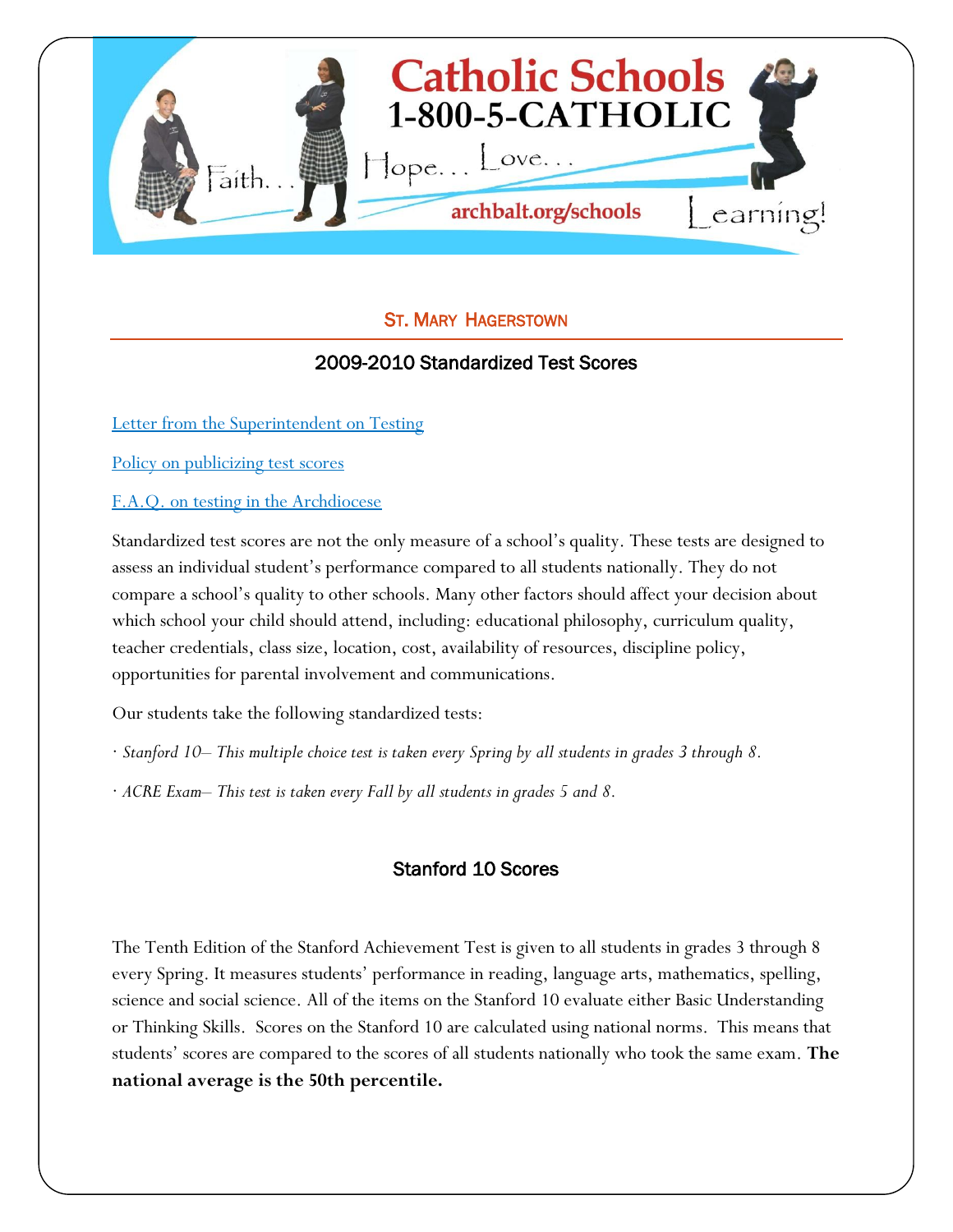# Stanford 10 Scores





St. Mary Hagerstown 2009-2010 St. Mary Hagerstown 2009-2010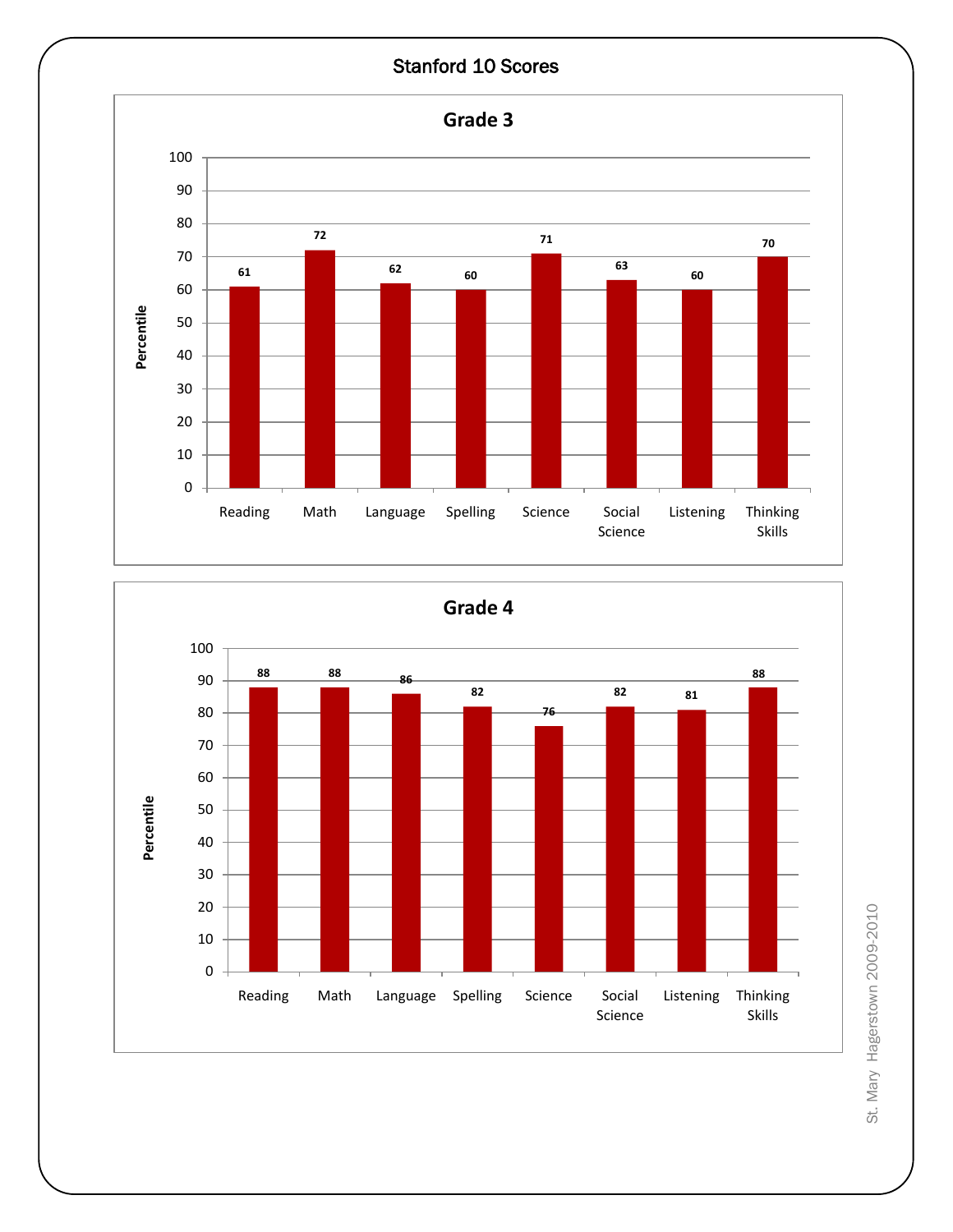# Stanford 10 Scores





St. Mary Hagerstown | 2009-2010 St. Mary Hagerstown | 2009-2010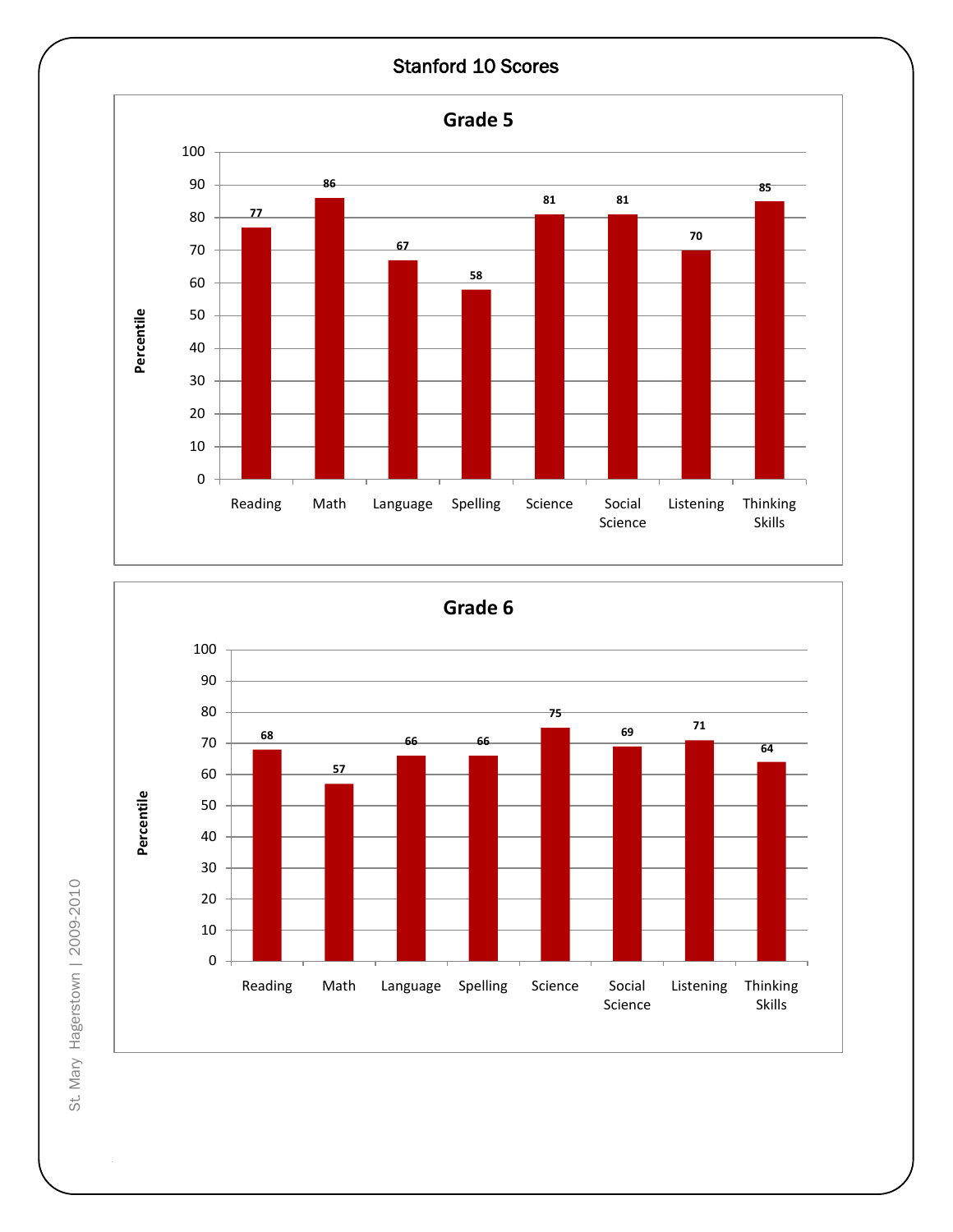



*Note: Scores are based on 2002 national norms using percentile ranks.*

St. Mary Hagerstown 2009-2010 St. Mary Hagerstown 2009-2010